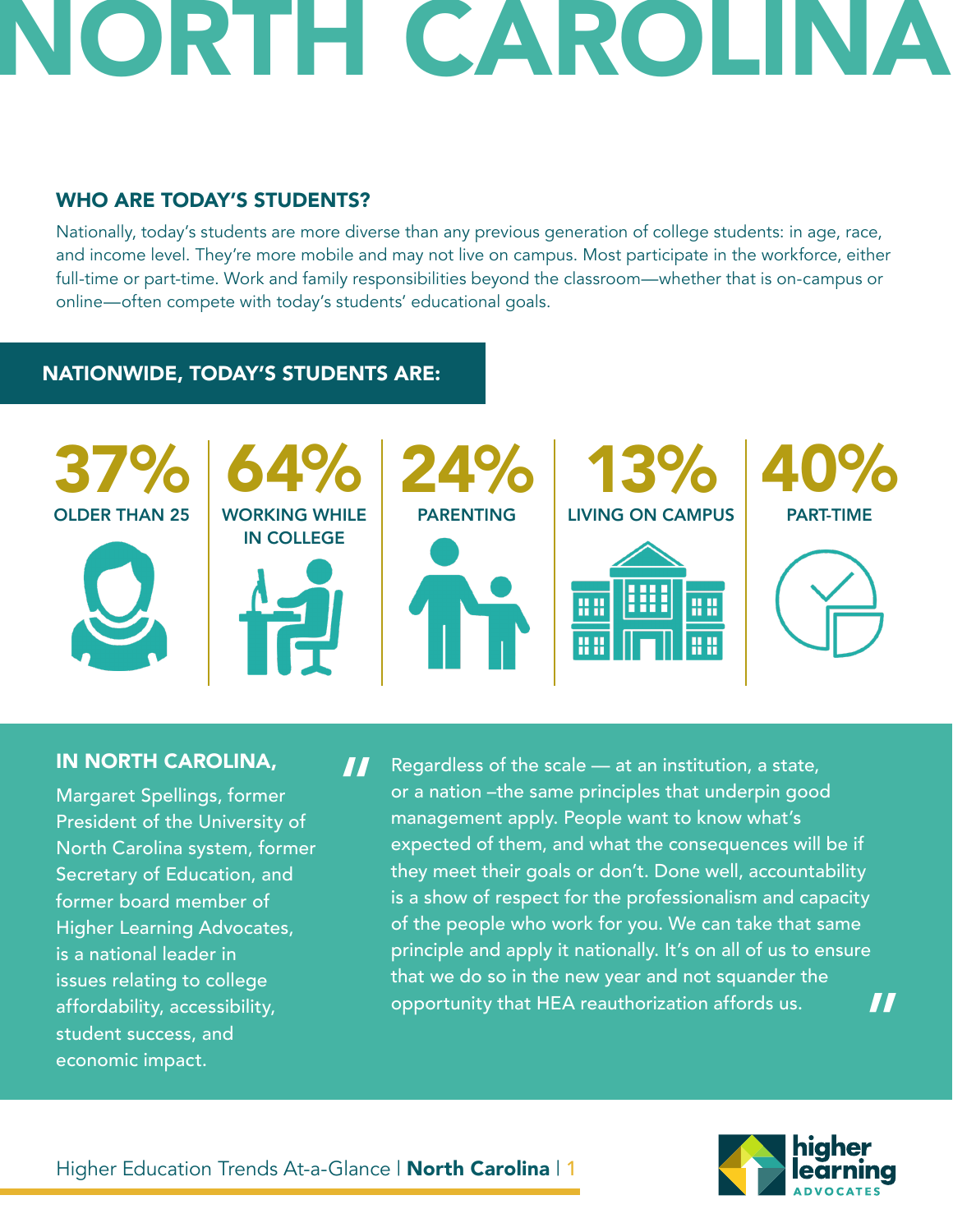# **NORTH CAROLIN**

### SNAPSHOT: How do North Carolina's numbers stack up?

To better understand how North Carolina compares to the national higher education landscape, look to the data below detailing trends in enrollment, federal student aid, tuition and fees, earnings, and attainment comparing national and state level data.



- Parent PLUS
- Grad PLUS
- Pell Grant
- Federal Supplemental Education Opportunity Grant (FSEOG)
- Federal Work Study
- **Perkins Loan**

*Source: Federal Student Aid Data Center. Direct Loan Program. AY 2016-2017 Quarter 4, Award Year Summary. https://studentaid.ed.gov/sa/about/datacenter/student/title-iv*

*Source: Federal Student Aid Data Center. Grant Volume. AY 2016-2017 Quarter 4, Award Summary. https://studentaid.ed.gov/sa/about/data-center/ student/title-iv*

*Source: Federal Student Aid Data Center. Campus-Based Program. AY 2016-2017. https://studentaid. ed.gov/sa/about/data-center/student/title-iv*



of North Carolina's college **23.4%** students and their families take out federal student loans,<sup>1</sup> compared 59% 70% nationwide. 2

*1 Includes Direct Subsidized Loan, Direct Unsubsidized Loans, Parent PLUS, Grad PLUS, and Perkins Loan.* 

*2 https://www.cnbc.com/2017/07/03/this-is-the-agemost-americans-pay-off-their-student-loans.html*

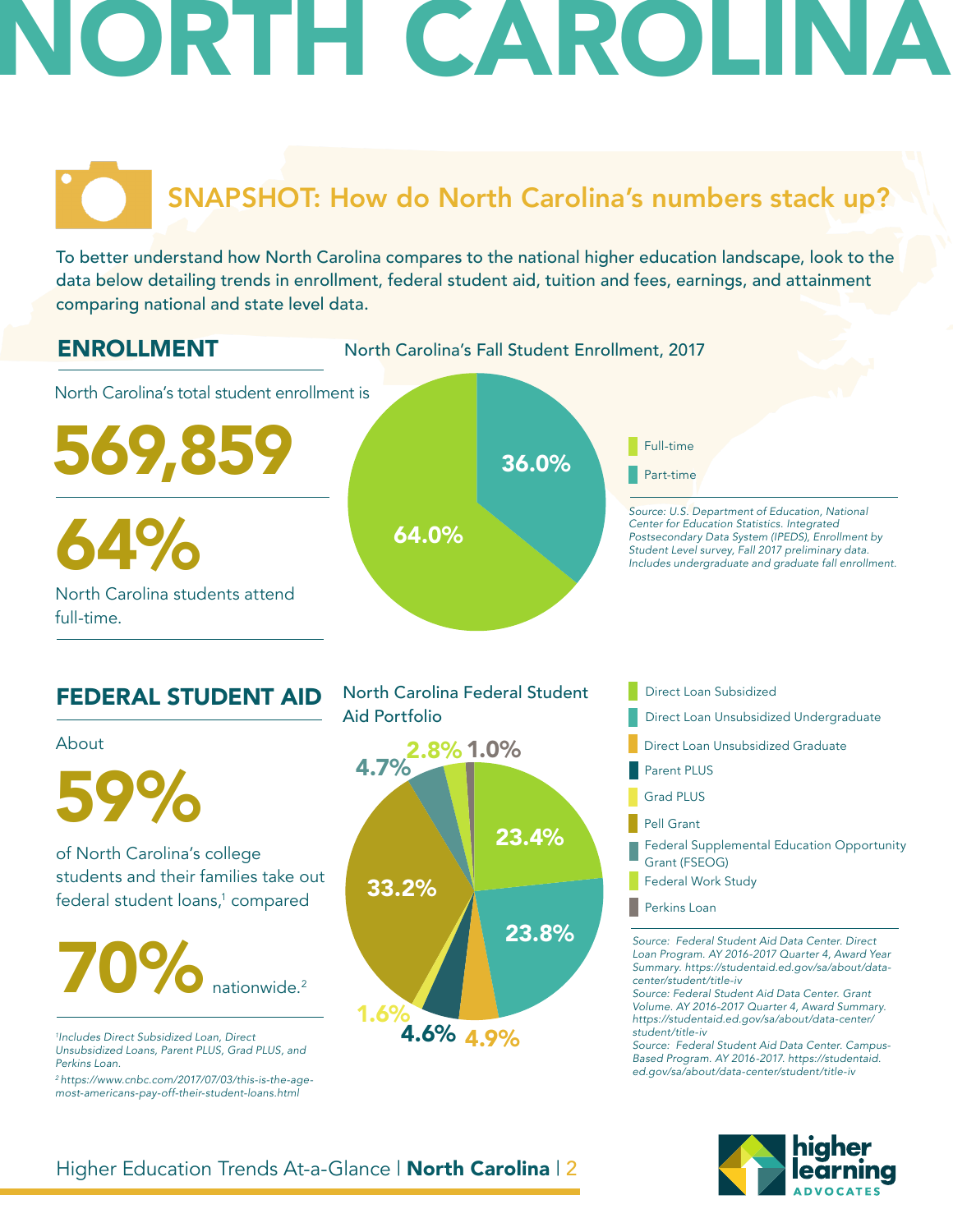# **JORTH CAROL**

SNAPSHOT: How do North Carolina's numbers stack up?

### TUITION & FEES

North Carolina's institutions of higher education tuition & fees are lower than the national average.

*Source: College Board. Trends in College Pricing 2018. Figure 5 and 6. https://trends.collegeboard. org/college-pricing*

*Source: College Board. Average Tuition and Fees and Room and Board in Current Dollars, 2017-18 and 2018-19.*

*https://trends.collegeboard.org/college-pricing/* figures-tables/average-published-undergraduate*charges-sector-2018-19*

#### Average Tuition & Fees | 2018-2019



### ATTAINMENT

In 2016-2017, North Carolina students obtained associate's degrees relatively on par with the rest of the nation.

*Source: U.S. Department of Education, National Center for Education Statistics. Integrated Postsecondary Education Data System (IPEDS), Completions Survey by Gender, 2016-2017 academic year.* 

*Source: Ginder, S.A., Kelly-Reid, J.E., and Mann, F.B. (2018). Postsecondary Institutions and Cost of Attendance in 2017– 18; Degrees and Other Awards Conferred, 2016–17; and 12-Month Enrollment, 2016–17: First Look (Provisional Data) (NCES 2018- 060rev). U.S. Department of Education. Washington, DC: National Center for Education Statistics. Retrieved November 2018 from https://nces.ed.gov/ pubs2018/2018060REV.pdf*

Note: Certificates only include less than one year and *at least one year but less than 4 years.* 

#### Percentage of Degrees & Certificates Awarded | 2016-2017



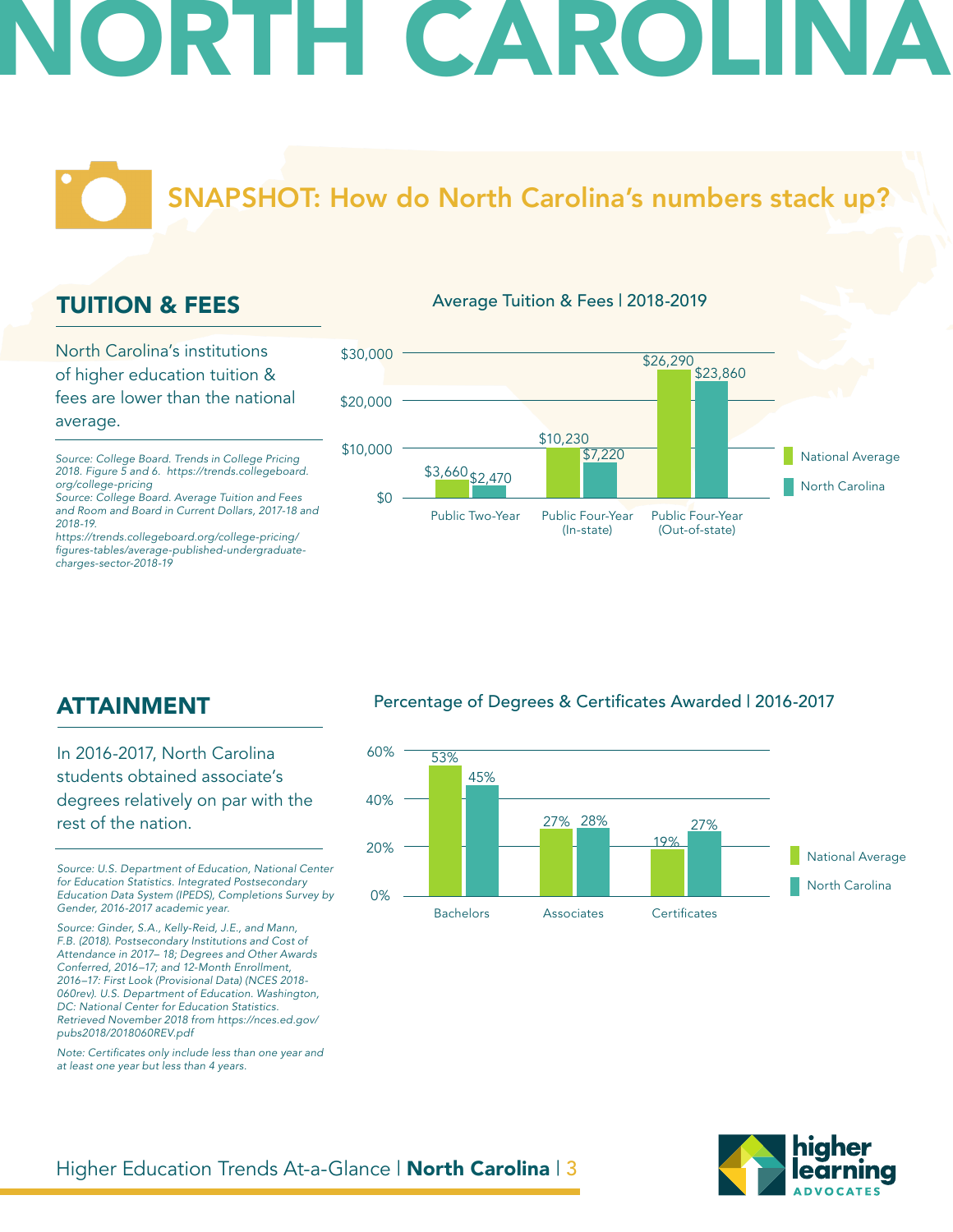# **JORTH CAROLIN**

SNAPSHOT: How do North Carolina's numbers stack up?

### ATTAINMENT *continued*

North Carolina Education Levels for Residents Ages 25-64

As of February 2019,

of North Carolina residents ages 25-64 have obtained a certificate or postsecondary degree.

NATIONALLY,

47.6%

of Americans ages 25-64 have obtained a certificate or postsecondary degree.3



### Percentage of North Carolina Residents Ages 25-64 with at least an Associate's Degree by Race



*Source: Lumina Foundation. A Stronger Nation. February 26, 2019. http://strongernation. luminafoundation.org/report/2019/#state/NC*



<sup>3</sup>*http://strongernation.luminafoundation.org/ report/2019/#state/NC*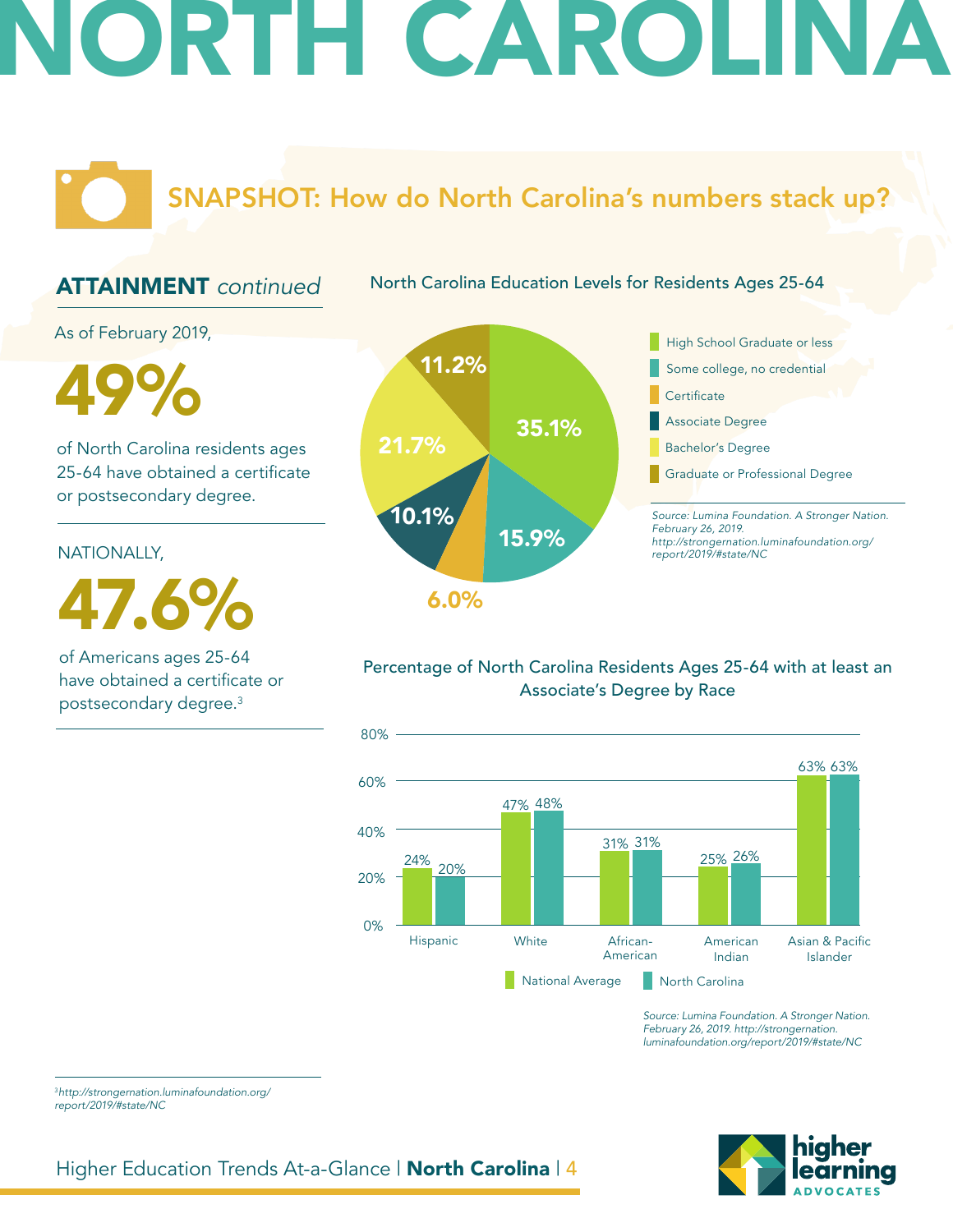# IORTH CAROLIN

### SNAPSHOT: How do North Carolina's numbers stack up?

### EARNINGS AND EMPLOYMENT

Americans who earn a postsecondary degree or credential have higher earnings potential.

*Source: Georgetown University Center for Education*  and Workforce. Certificates: Gateway to Gainful *Employment and College Degrees. https://cew.* georgetown.edu/cew-reports/certificates/

North Carolina workers with higher levels of postsecondary attainment have more earning power than their peers with less than a bachelor's degree. The median earnings of North Carolina residents is below the national average.

*Source: U.S. Census Bureau, Earnings in the Past 12 Months, 2012-2016 American Community Survey 5-Year Estimates.* https://factfinder.census.gov/faces/tableservices/

*jsf/pages/productview.xhtml?pid=ACS\_09\_5YR\_ S1501&prodType=table*

### The majority of jobs nationwide in 2020 will require education beyond high school.

*Source: Anthony P. Carnevale, Nicole Smith, and Jeff Strohl. Georgetown Center for Education and Workforce. Recovery: Job Growth and Education Requirements through 2020. June 26, 2013. https://cew.georgetown.edu/cew-reports/ recovery-job-growth-and-education-requirementsthrough-2020/*

#### National Average Earnings of U.S. Workers By Educational Attainment



### Median Earnings by Educational Attainment for North Carolina Residents Aged 25 and Over



#### Percentage of Jobs that will Require Postsecondary Education by 2020





National Average